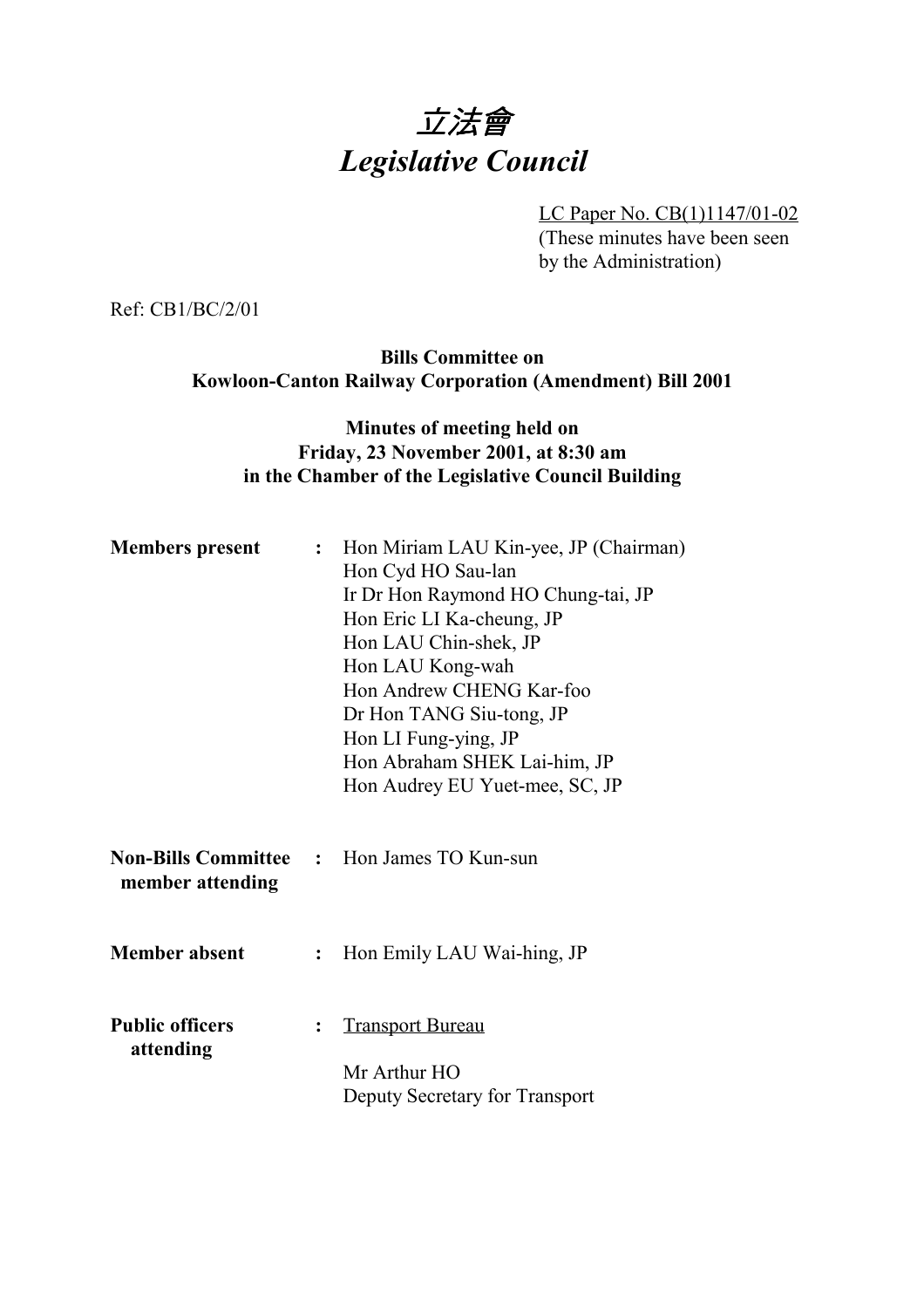|        |              |                                                                                                                              | Mr Roy TANG<br>Principal Assistant Secretary for Transport                                                      |                                                                                                                                             |
|--------|--------------|------------------------------------------------------------------------------------------------------------------------------|-----------------------------------------------------------------------------------------------------------------|---------------------------------------------------------------------------------------------------------------------------------------------|
|        |              |                                                                                                                              | Mr Clement CHAN<br><b>Assistant Secretary for Transport</b>                                                     |                                                                                                                                             |
|        |              |                                                                                                                              | Department of Justice                                                                                           |                                                                                                                                             |
|        |              |                                                                                                                              | Ms Lonnie NG<br>Senior Government Counsel                                                                       |                                                                                                                                             |
|        |              | <b>Clerk in attendance</b>                                                                                                   | Mr Andy LAU<br>$\ddot{\cdot}$<br>Chief Assistant Secretary (1)2                                                 |                                                                                                                                             |
|        |              | <b>Staff in attendance</b>                                                                                                   | Ms Bernice WONG<br>$\ddot{\cdot}$<br>Assistant Legal Adviser 1                                                  |                                                                                                                                             |
|        |              |                                                                                                                              | Ms Alice AU<br>Senior Assistant Secretary (1)5                                                                  |                                                                                                                                             |
| Action | $\mathbf I$  |                                                                                                                              | <b>Confirmation of minutes of meeting</b><br>$(LC$ Paper No. $CB(1)388/01-02$ - Minutes of<br>15 November 2001) | meeting<br>held<br>on                                                                                                                       |
|        |              |                                                                                                                              | The minutes of meeting held on 15 November 2001 were confirmed.                                                 |                                                                                                                                             |
|        | $\mathbf{I}$ | <b>Meeting with the Administration</b><br>(LC Paper No. CB(3)12/01-02<br>Ref: TBCR 3/1015/98 Pt. 3<br>LC Paper No. LS2/01-02 |                                                                                                                 | The Bill;<br>LegCo Brief;<br>Legal Service Division<br>Report;                                                                              |
|        |              |                                                                                                                              | Appendix III to LC Paper No. CB(1)286/01-02                                                                     | Mark-up copy of the Bill;<br>and                                                                                                            |
|        |              | LC Paper No. CB(1)389/01-02(01)                                                                                              |                                                                                                                 | information<br>paper<br>an<br>provided<br>by<br>the<br>Administration<br>the<br>on<br>issues raised by members<br>at the meeting held on 15 |

2. The Committee deliberated (Index of proceedings attached at **Annex A**).

November 2001)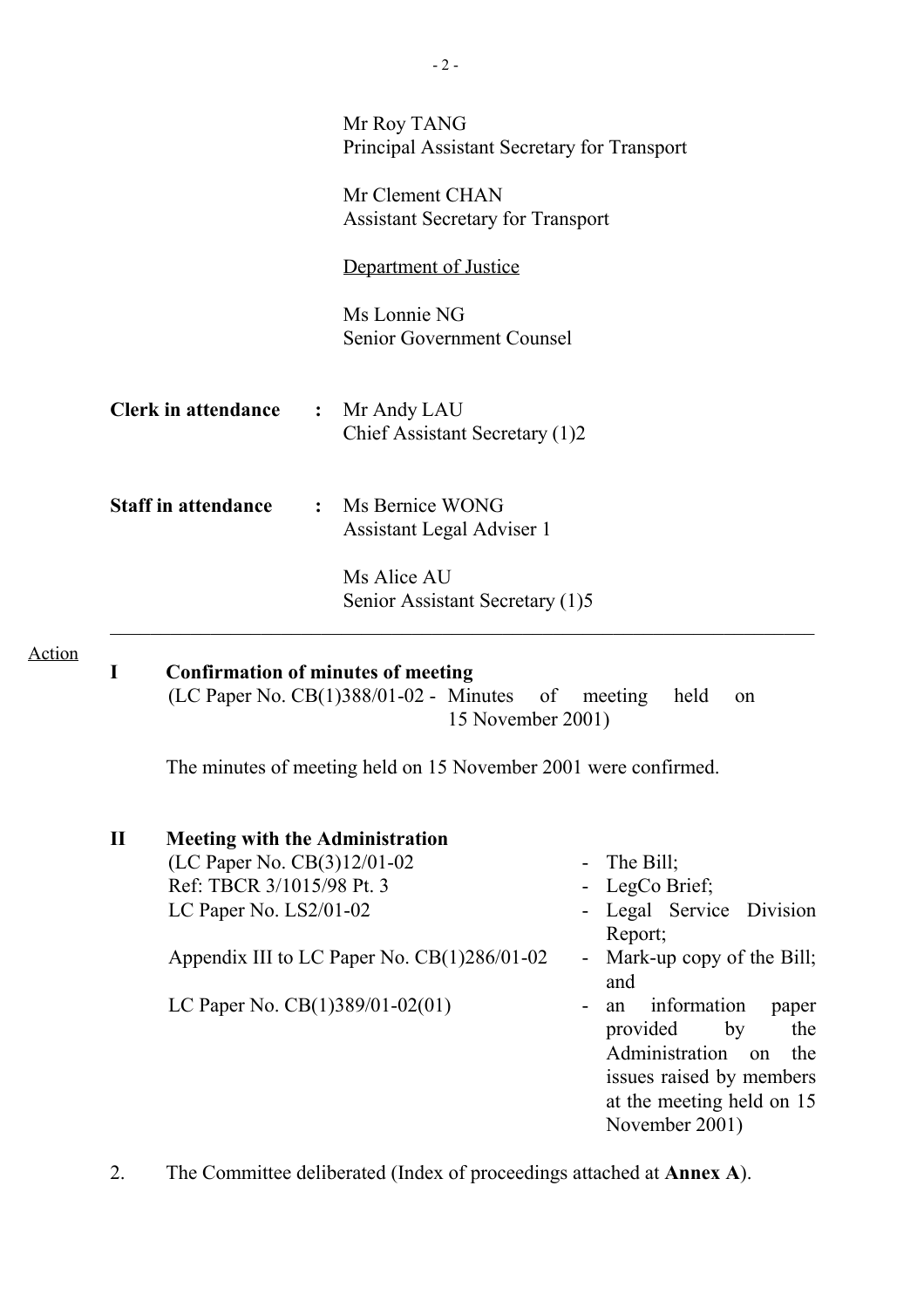- Admin. 3. The Committee requested the Administration to provide further information on the following to facilitate their consideration:
	- (a) The delineation of roles and responsibilities between Government and KCRC in formulating and implementing railway policy. In the event of a serious policy failure or mismanagement, which person should be personally held responsible for the incident.
	- (b) The membership of the Audit Committee of the KCRC Board for the past five years.
	- (c) Whether the reports on the work of the Audit Committee could be released to the Bills Committee.
	- (d) Whether the Government would consider increasing the number of KCRC Board Members and appointing individuals from Green Groups, grass root organizations and Legislative Council to ensure a balanced composition of the KCRC Board to handle its activities.
	- (e) Whether the Government would consider adding a new provision in the Bill to require the KCRC Board Chairman and the new Chief Executive Officer (CEO) to attend meetings of the committees and sub-committees of Legislative Council upon request.
	- (f) The appointment criteria for the KCRC Board Chairman.
	- (g) Whether the Government would consider disclosing the amount of the new CEO's remuneration.

(*Post-meeting note:* An information paper provided by the Kowloon-Canton Railway Corporation on "Property development plan at the northern part of KCRC Hung Hom Station" was tabled at the meeting and circulated to members vide LC Paper No. CB(1)389/01-02(02) on 26 November 2001.)

4. The Committee agreed to hold the next meeting on Thursday, 29 November 2001, at 8:30 am to continue discussion with the Administration.

#### **III Any other business**

5. There being no other business, the meeting ended at 10:00 am.

Legislative Council Secretariat 22 February 2001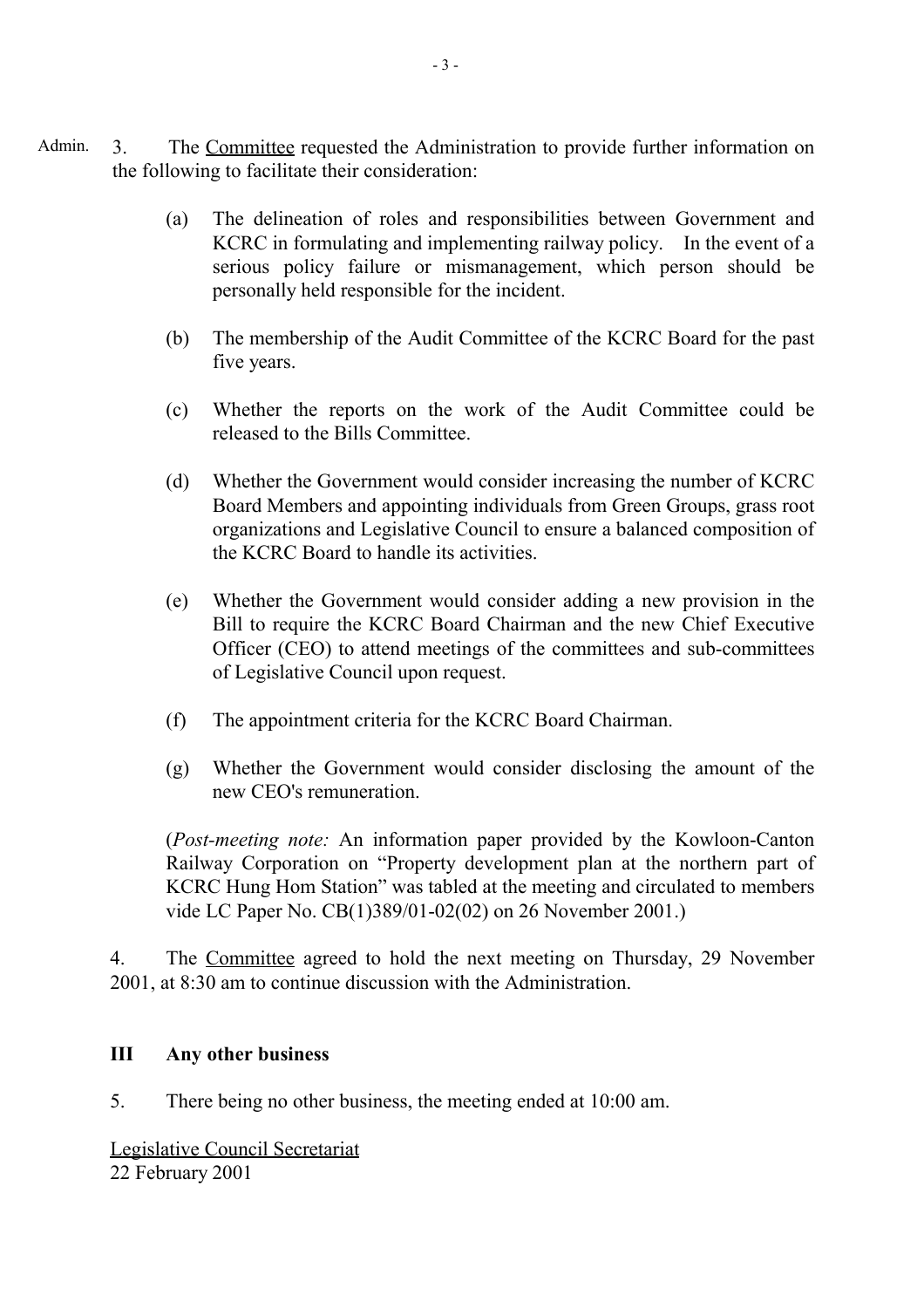#### **Annex A**

### **Proceedings of the meeting of the Bills Committee on Kowloon-Canton Railway Corporation (Amendment) Bill 2001 on Friday, 23 November 2001, at 8:30 am in the Chamber of the Legislative Council Building**

| <b>Time</b>        | <b>Speaker</b>                                     | Subject(s)                                                                                                                                                                                                                                                                                        | <b>Action required</b> |
|--------------------|----------------------------------------------------|---------------------------------------------------------------------------------------------------------------------------------------------------------------------------------------------------------------------------------------------------------------------------------------------------|------------------------|
|                    | Agenda Item I - Confirmation of minutes of meeting |                                                                                                                                                                                                                                                                                                   |                        |
| 000000 - 000243    | Chairman                                           | Confirmation<br>of minutes<br>of<br>meeting held on 15 November<br>2001                                                                                                                                                                                                                           |                        |
|                    | Agenda Item II - Meeting with the Administration   |                                                                                                                                                                                                                                                                                                   |                        |
| 000244 - 000538    | Admin                                              | Introduction<br>Admin's<br>$_{\rm 0n}$<br>response to issues raised by<br>members at the previous meeting<br>Kowloon-Canton<br>the<br>and<br>Railway Corporation (KCRC)'s<br>paper on property development<br>plan at the Millennia site                                                          |                        |
| 000539 - 000559    | Chairman                                           | Legislative timetable                                                                                                                                                                                                                                                                             |                        |
| 000600 - 000700    | Admin                                              | ditto -                                                                                                                                                                                                                                                                                           |                        |
| 000701 - 001039    | Mr Andrew CHENG                                    | Soliciting Admin's<br>view<br><sub>on</sub><br>KCRC's problematic handling of<br>the Millennia site incident and<br>whether the proposed separation<br>was prompted by the failure to<br>achieve optimal results in this<br>incident<br>Government's loss<br>the<br>in<br>Millennia site incident |                        |
| 001040 - 001544    | Admin                                              | ditto -                                                                                                                                                                                                                                                                                           |                        |
| 001545 - 001553    | Chairman                                           | Knowledge and involvement of<br>Admin's<br>representatives<br>on<br><b>KCRC</b> Board in the incident                                                                                                                                                                                             |                        |
| 001554 - 001619    | Admin                                              | ditto -                                                                                                                                                                                                                                                                                           |                        |
| 001620 - 001749    | Mr Andrew CHENG                                    | Government's<br>the<br>loss<br>in<br>Millennia site incident and its<br>Admin's<br>relationship<br>with<br>proposal to<br>the<br>separate<br>functions<br>and duties of<br>the<br>KCRC Board Chairman and the<br>chief executive of KCRC                                                          |                        |
| $ 001750 - 001930$ | Admin                                              | ditto -                                                                                                                                                                                                                                                                                           |                        |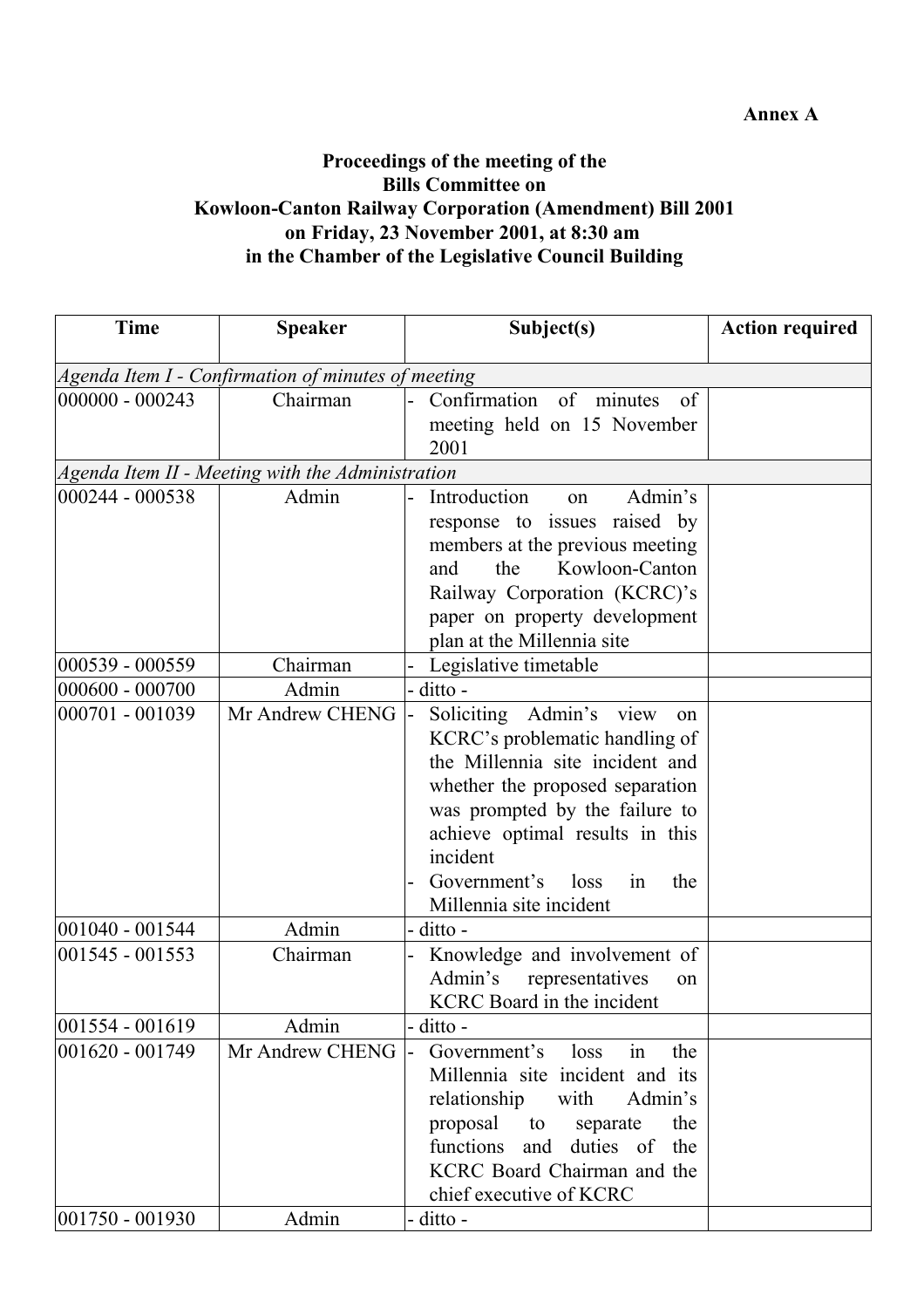| <b>Time</b>        | <b>Speaker</b>   | Subject(s)                                                                                                                                                                                                                                                                                                                                        | <b>Action required</b>         |
|--------------------|------------------|---------------------------------------------------------------------------------------------------------------------------------------------------------------------------------------------------------------------------------------------------------------------------------------------------------------------------------------------------|--------------------------------|
| 001931 - 002057    | Mr Abraham SHEK  | Ambit of the Bill<br>Effect of proposed separation in<br>strengthening<br>corporate<br>governance                                                                                                                                                                                                                                                 |                                |
| 002058 - 002142    | Admin            | CHENG's<br>Mr<br>Response<br>to<br>questions                                                                                                                                                                                                                                                                                                      |                                |
| $ 002143 - 002353$ | Mr Eric LI       | Delineation<br>of<br>roles<br>and<br>responsibilities<br>between<br>Government<br><b>KCRC</b><br>and<br>$\sin$<br>formulating and implementing<br>railway policy,<br>and<br>the<br>stakeholder to be held personally<br>responsible in the event of a<br>serious<br>policy<br>failure<br>or<br>mismanagement                                      |                                |
| 002354 - 002534    | Admin            | ditto -                                                                                                                                                                                                                                                                                                                                           |                                |
| 002535 - 002648    | Mr Eric LI       | for<br>Request<br>information on the delineation of information<br>responsibilities<br>roles<br>and<br>between Government and KCRC<br>in formulating and implementing<br>railway<br>policy,<br>and<br>the<br>stakeholder to be held personally<br>responsible in the event of a<br>failure<br>policy<br>serious<br><sub>or</sub><br>mismanagement | supplementary Admin to provide |
| $ 002649 - 002716$ | Admin            | - ditto -                                                                                                                                                                                                                                                                                                                                         |                                |
| 002717 - 002956    | Mr Abraham SHEK  | Relationship<br>between<br><b>KCRC</b><br>Government<br>and<br>in<br>implementing railway policy                                                                                                                                                                                                                                                  |                                |
| 002957 - 003015    | Admin            | ditto -                                                                                                                                                                                                                                                                                                                                           |                                |
| 003016 - 003119    | Mr Eric LI       | Reflection of KCRC's status as a<br>corporation wholly-owned by<br>Government<br>KCRC's<br>in<br>corporate governance structure                                                                                                                                                                                                                   |                                |
| 003120 - 003141    | Admin            | ditto -                                                                                                                                                                                                                                                                                                                                           |                                |
| 003142 - 003212    | Mr Abraham SHEK  | Checks and balance achieved by<br>proposed separation                                                                                                                                                                                                                                                                                             |                                |
| 003213 - 003301    | Mr LAU Chin-shek | Benefits of proposed separation<br>in terms of supervision<br>and<br>especially<br>transparency,<br>in<br>safeguarding<br>against<br>the<br>Corporation's<br>extravagant<br>spending                                                                                                                                                              |                                |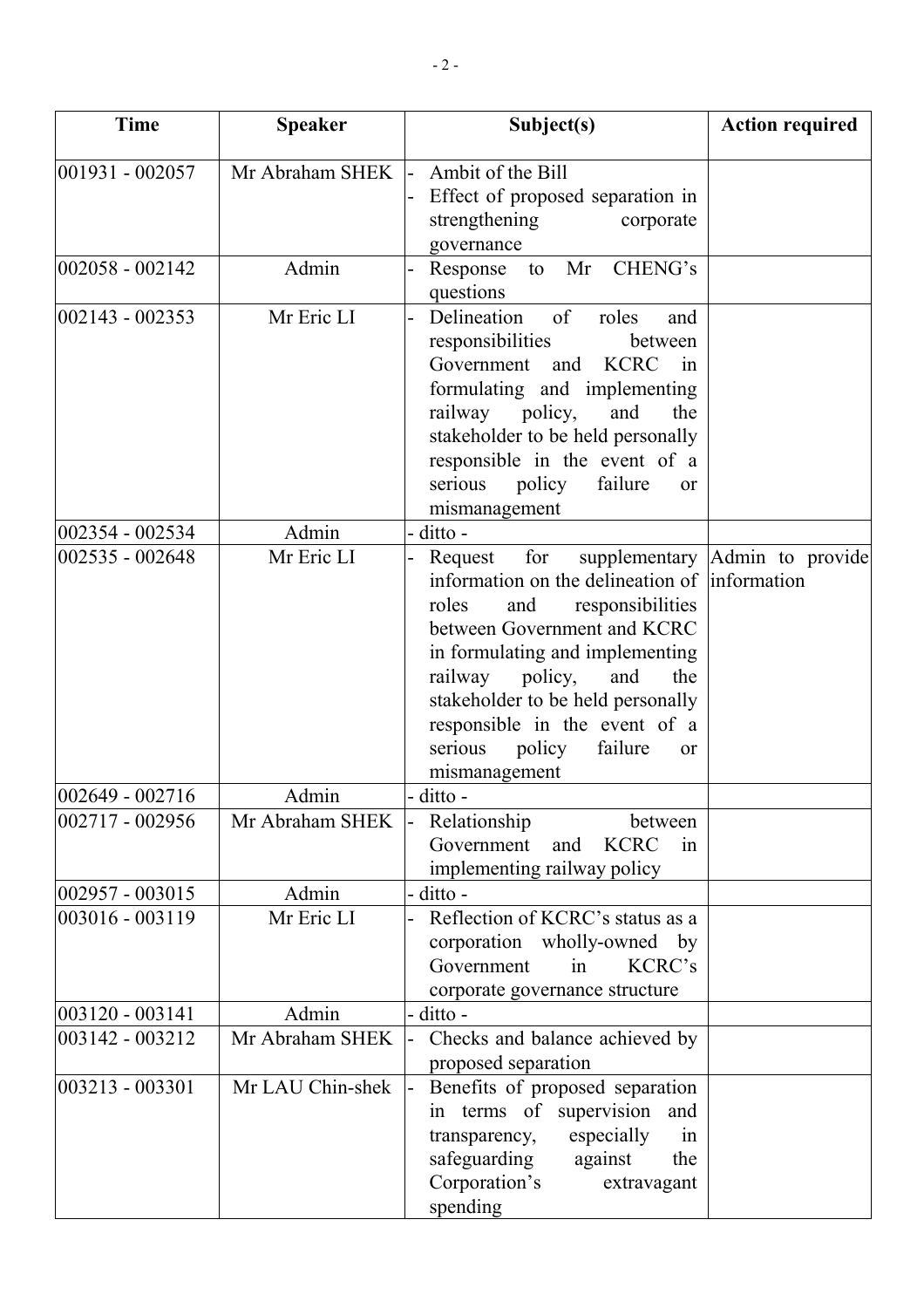| <b>Time</b>     | <b>Speaker</b>   | Subject(s)                                                                                                                                                                                                                                                                                                                                                                                                                                                          | <b>Action required</b>                             |
|-----------------|------------------|---------------------------------------------------------------------------------------------------------------------------------------------------------------------------------------------------------------------------------------------------------------------------------------------------------------------------------------------------------------------------------------------------------------------------------------------------------------------|----------------------------------------------------|
| 003302 - 003448 | Admin            | ditto -                                                                                                                                                                                                                                                                                                                                                                                                                                                             |                                                    |
| 003449 - 003609 | Mr LAU Chin-shek | additional<br>for<br>Request<br>information on the effects the<br>proposed change in corporate<br>governance structure will have<br>of<br>enhancing<br>in<br>terms<br>supervision and transparency,<br>such as disclosure of information<br>to the public<br>Availability of time on the part<br>of the KCRC Board Chairman in<br>handling<br>the<br>corporation's<br>affairs<br>Appointment of additional Board<br>Members<br>increase<br>to<br>representativeness | Admin to provide<br>information<br>and<br>response |
| 003610 - 003822 | Admin            | ditto -                                                                                                                                                                                                                                                                                                                                                                                                                                                             |                                                    |
| 003823 - 003940 | Ms Audrey EU     | Review of the KCRC Board's<br>composition in the light of the<br>proposed change in corporate<br>governance structure<br>Appointment of additional Board<br>Members from green groups                                                                                                                                                                                                                                                                               | Admin to response                                  |
| 003941 - 004137 | Mr LAU Kong-wah  | Expression of support for the<br>proposed separation<br>Appointment criteria<br>for the<br><b>KCRC Board Chairman</b><br>Attendance at meetings of the<br>Legislative Council (LegCo) by<br>the new KCRC Board Chairman<br>to increase accountability                                                                                                                                                                                                               |                                                    |
| 004138 - 004509 | Admin            | ditto -                                                                                                                                                                                                                                                                                                                                                                                                                                                             |                                                    |
| 004510 - 004635 | Mr LAU Kong-wah  | Requirement for the<br><b>KCRC</b><br><b>Board</b><br>Chairman<br>attend<br>to<br>LegCo meetings upon request<br>Secretary for the Treasury's<br>previous involvement in the<br>work of the Audit Committee<br>formed<br>under the<br>Board;<br>disclosure of reports on the<br>Audit Committee's work                                                                                                                                                              |                                                    |
| 004636 - 004838 | Admin            | ditto -                                                                                                                                                                                                                                                                                                                                                                                                                                                             |                                                    |
| 004839 - 004859 | Mr LAU Kong-wah  | ditto -                                                                                                                                                                                                                                                                                                                                                                                                                                                             |                                                    |
| 004900 - 004952 | Admin            | ditto -                                                                                                                                                                                                                                                                                                                                                                                                                                                             |                                                    |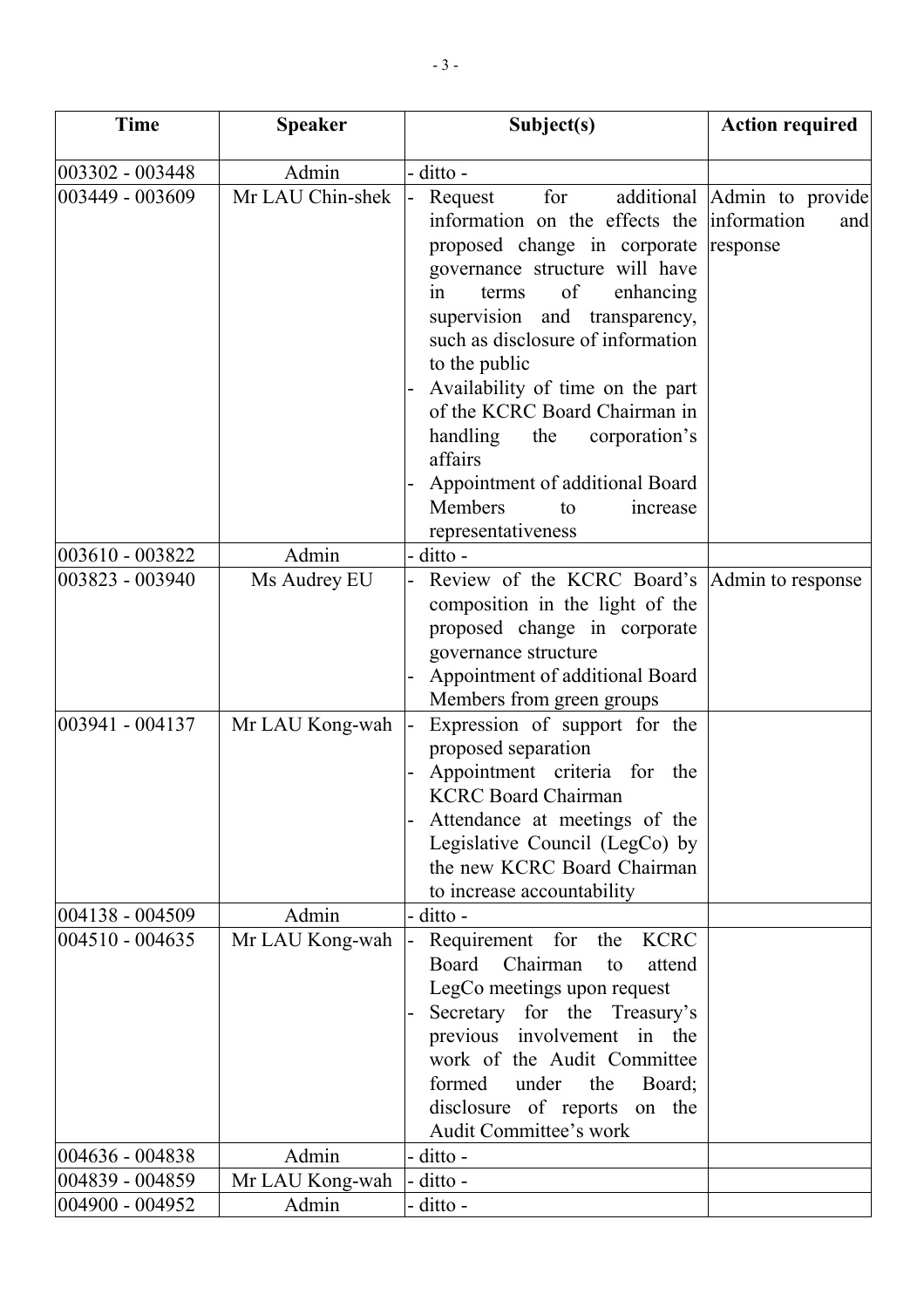| <b>Time</b>     | <b>Speaker</b>    | Subject(s)                                                                                                                                                                                                                                                                                         | <b>Action required</b> |
|-----------------|-------------------|----------------------------------------------------------------------------------------------------------------------------------------------------------------------------------------------------------------------------------------------------------------------------------------------------|------------------------|
| 004953 - 005055 | Mr LAU Kong-wah   | Disclosure of reports on the<br>Committee's<br>Audit<br>work<br>through the Secretary for the<br>Treasury upon LegCo's request<br>for the purpose of monitoring<br>public expenditures                                                                                                             |                        |
| 005056 - 005217 | Admin             | ditto -                                                                                                                                                                                                                                                                                            |                        |
| 005218 - 005303 | Mr LAU Kong-wah   | Request for information on the Admin to provide<br>appointment criteria for the information<br>KCRC Board Chairman; adding<br>a new provision to require the<br>KCRC Board<br>Chairman<br>to<br>attend LegCo meetings;<br>and<br>the disclosure of reports on the<br><b>Audit Committee's work</b> |                        |
| 005304 - 005615 | Mr James TO       | Express provision in the Bill to Admin to response<br><b>KCRC</b><br>require<br>the<br>Board<br>Chairman<br>Chief<br>the<br>and<br>Executive Officer (CEO) to<br>attend LegCo meetings upon<br>request, by making reference to<br>the Urban Renewal Authority<br>Ordinance                         |                        |
| 005616 - 005709 | Admin             | ditto -                                                                                                                                                                                                                                                                                            |                        |
| 005710 - 005748 | Mr James TO       | Admin's stance on separating<br>the functions and duties of the<br>Chairman and chief executive of<br>public corporations                                                                                                                                                                          |                        |
| 005749 - 005838 | Admin             | ditto -                                                                                                                                                                                                                                                                                            |                        |
| 005839 - 005847 | Mr James TO       | Composition of the committees<br>formed under the KCRC Board<br>The<br>incumbent<br><b>KCRC</b><br>Chairman's membership in these<br>committees                                                                                                                                                    |                        |
| 005848 - 005929 | Admin             | - ditto -                                                                                                                                                                                                                                                                                          |                        |
| 005930 - 010041 | Miss LI Fung-ying | Request for information on the Admin to provide<br>membership<br>of the Audit information<br>Committee of the KCRC Board<br>for the past five years                                                                                                                                                |                        |
| 010042 - 010126 | Admin             | ditto -                                                                                                                                                                                                                                                                                            |                        |
| 010127 - 010227 | Miss LI Fung-ying | Disclosure of the new CEO's  Admin to response<br>remuneration,<br>taking<br>into<br>account the practice of similar<br>public organizations                                                                                                                                                       |                        |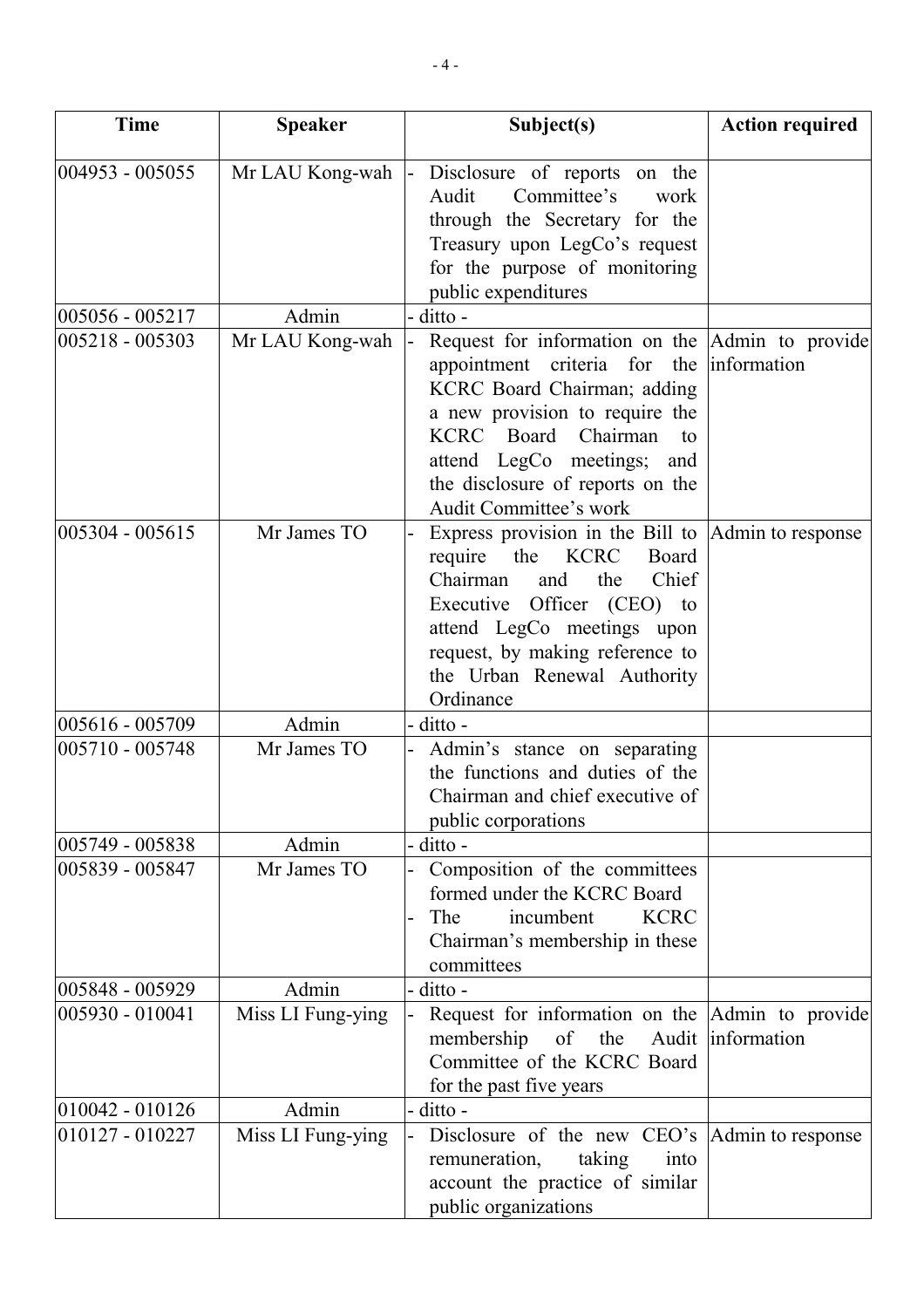| <b>Time</b>     | <b>Speaker</b>    | Subject(s)                                                                                                                                                                                                                                       | <b>Action required</b> |
|-----------------|-------------------|--------------------------------------------------------------------------------------------------------------------------------------------------------------------------------------------------------------------------------------------------|------------------------|
| 010228 - 010320 | Admin             | ditto -                                                                                                                                                                                                                                          |                        |
| 010321 - 010357 | Miss LI Fung-ying | ditto -                                                                                                                                                                                                                                          |                        |
| 010358 - 010739 | Mr Andrew CHENG   | Government's<br>loss<br>in<br>the<br>Millennia site incident<br>Effect of the proposed separation<br>in avoiding recurrence of similar<br>incidents in future                                                                                    |                        |
| 010740 - 010858 | Admin             | ditto -                                                                                                                                                                                                                                          |                        |
| 010859 - 010933 | Mr Andrew CHENG   | ditto -                                                                                                                                                                                                                                          |                        |
| 010934 - 011011 | Admin             | ditto -                                                                                                                                                                                                                                          |                        |
| 011012 - 011039 | Chairman          | Effecting<br><b>Bill</b><br>through<br>the<br>improvements<br>in<br>corporate<br>governance, such as increasing<br>checks and balance, transparency<br>and accountability                                                                        |                        |
| 011040 - 011059 | Admin             | - ditto -                                                                                                                                                                                                                                        |                        |
| 011100 - 011134 | Mr LAU Chin-shek  | New CEO's membership in the<br><b>KCRC</b> Board<br>Disclosure of the new CEO's<br>remuneration package<br>Appointment of additional Board<br>Members<br>from<br>grass<br>root<br>organizations and LegCo                                        | Admin to response      |
| 011135 - 011219 | Admin             | ditto -                                                                                                                                                                                                                                          |                        |
| 011220 - 011249 | Mr LAU Chin-shek  | ditto -                                                                                                                                                                                                                                          |                        |
| 011250 - 011328 | Admin             | ditto -                                                                                                                                                                                                                                          |                        |
| 011329 - 011458 | Ms Audrey EU      | Appointment of additional Board<br>Members<br>handle<br>the<br>to<br>corporation's challenges ahead                                                                                                                                              |                        |
| 011459 - 011551 | Admin             | ditto -                                                                                                                                                                                                                                          |                        |
| 011552 - 011631 | Ms Audrey EU      | ditto -                                                                                                                                                                                                                                          |                        |
| 011632 - 011647 | Mr James TO       | Soliciting advice on Committee<br>Stage<br>amendments<br>(CSA)<br>proposed by<br>members<br>to<br>increase the number of KCRC<br>Board Members and require<br>attendance of the KCRC Board<br>Chairman and CEO at LegCo<br>meetings upon request |                        |
| 011648 - 011722 | ALA3              | ditto -                                                                                                                                                                                                                                          |                        |
| 011723 - 012047 | Mr James TO       | Knowledge and responsibility of<br><b>KCRC</b><br>Board<br>in<br>the<br>the<br>corporation's handling of the<br>Millennia site incident                                                                                                          |                        |